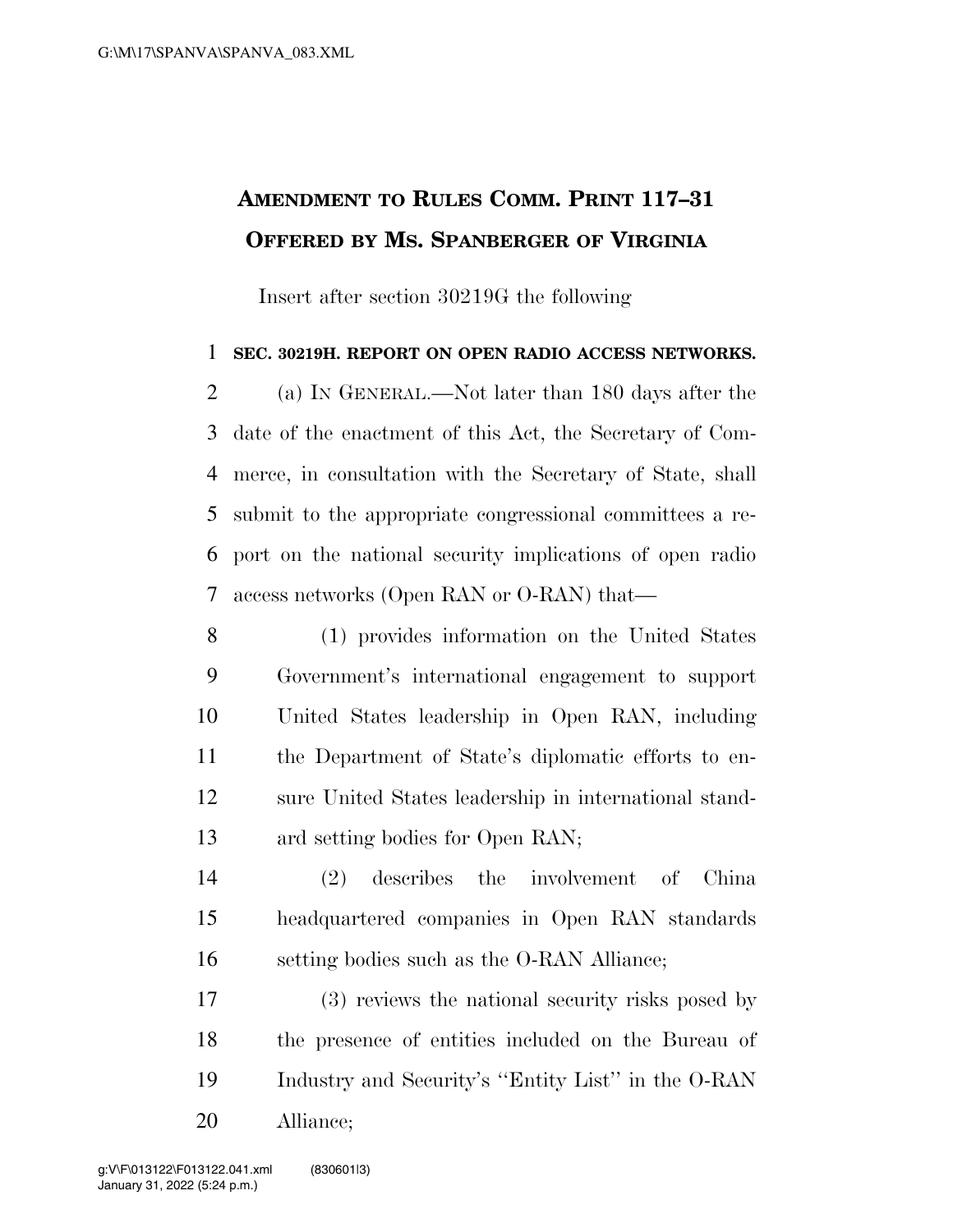(4) determines whether entities that do business in the United States can participate in the O-Ran Alliance under existing sanctions and export control laws;

 (5) analyzes whether United States national se- curity is affected by the limited number of tele- communications equipment vendors, and examines whether the advent and deployment of Open RAN would expand the number of equipment and service providers;

 (6) outlines how the United States can work with allies, partners, and other countries to ensure that Open RAN maintains the highest security and privacy standards; and

 (7) identifies steps the United States can take to assert leadership in Open RAN.

 (b) APPROPRIATE COMMITTEES OF CONGRESS DE- FINED.—In this section, the term ''appropriate congres-sional committees'' means—

 (1) the Committee on Foreign Affairs of the House of Representatives;

 (2) the Committee on Foreign Relations of the Senate;

 (3) the Committee on Energy and Commerce of the House of Representatives; and